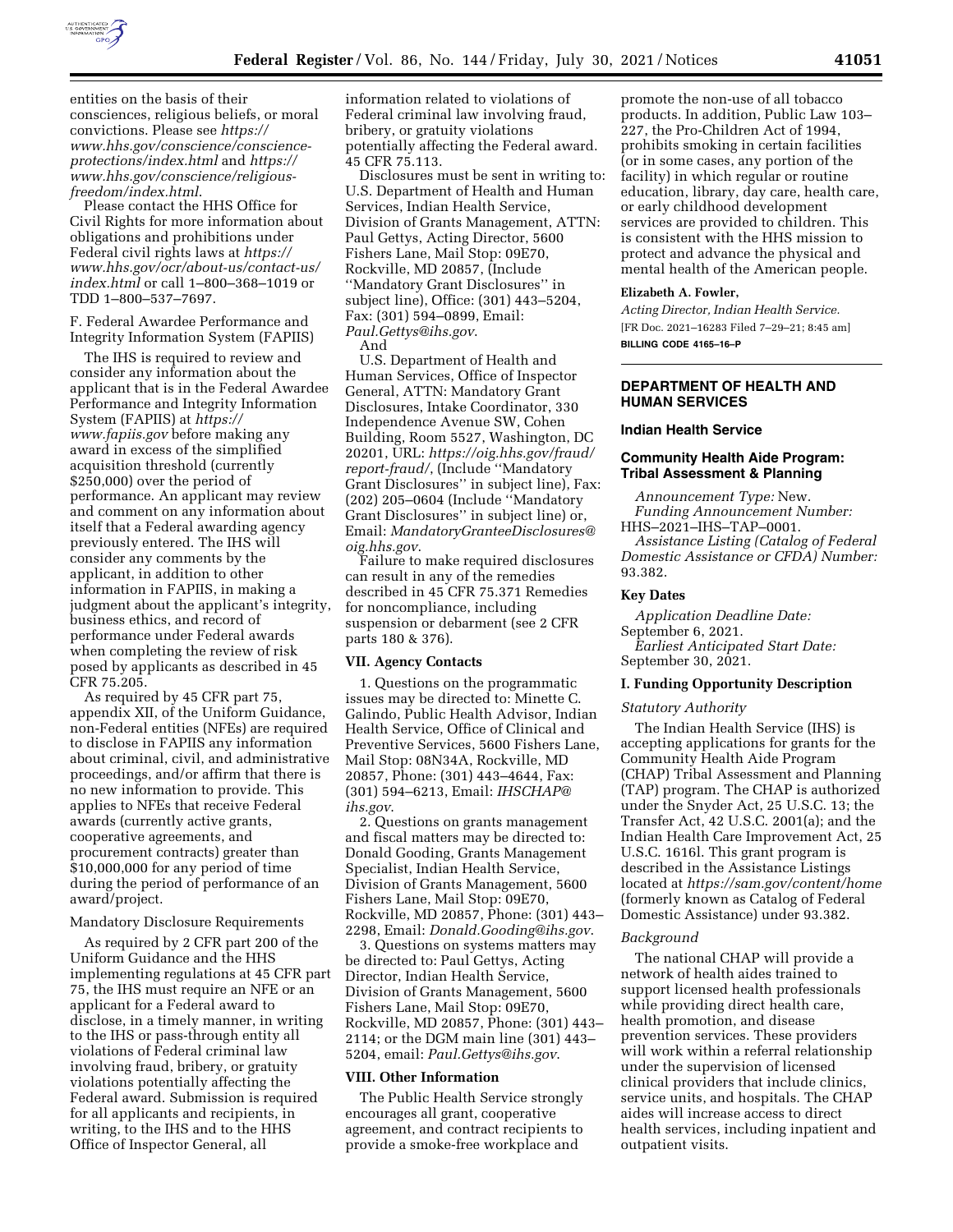The Alaska CHAP has become a model for efficient and high quality health care delivery in rural Alaska, providing approximately 300,000 patient encounters per year and responding to emergencies 24 hours a day, seven days a week. Specialized providers in dental and behavioral health were later introduced to respond to the needs of patients and address the health disparities in oral health and mental health among American Indian and Alaska Natives.

The national CHAP is a workforce model that includes three different provider types that act as extenders of their licensed clinical supervisor. The national CHAP currently includes a behavioral health aide, community health aide, and dental health aide. Each of the health aide categories operate in a tiered level practice system. The national CHAP model provides an opportunity for increased access to care through the extension of primary care, dental, and behavioral health clinicians.

In 2010, under the permanent reauthorization of the Indian Health Care Improvement Act (IHCIA), Congress provided the Secretary of the U.S. Department of Health and Human Services, acting through the IHS, the authority to expand the CHAP nationally. In 2016, the IHS initiated Tribal Consultation on expanding the CHAP to the contiguous 48 states. In 2018, the IHS formed the CHAP Tribal Advisory Group (TAG) and began developing the program. In 2020, the IHS announced the national CHAP policy, which formally created the national CHAP.

## *Purpose*

The purpose of the TAP program is to support the assessment and planning of Tribes and Tribal Organizations (T/TO) in determining the feasibility of implementing CHAP in their respective communities. The program is designed to support the regional flexibility required for T/TO to design a program unique to the needs of their individual communities across the country through the identification of feasibility factors. The focus of the program is to:

1. Assess whether the T/TO can integrate CHAP into the Tribal health system, including the health care workforce.

2. Identify systemic barriers that prohibit the complete integration of CHAP into an existing health care system. The barriers should be related to:

- Clinical infrastructure.
- Workforce barriers.
- Certification of providers.
- Training of providers.

• Inclusion of culture in the services provided by a CHAP provider.

3. Plan partnerships across the T/TO geographic region to address the barriers, including reimbursement, training, education, clinical infrastructure, implementation cost, and determination of system integration.

## **II. Award Information**

### *Funding Instrument—Grant*

## Estimated Funds Available

The total funding identified for fiscal year (FY) 2021 is approximately \$2,340,000. Individual award amounts for the first budget year are anticipated to be between \$250,000 and \$260,000. The funding available for competing and subsequent continuation awards issued under this announcement is subject to the availability of appropriations and budgetary priorities of the Agency. The IHS is under no obligation to make awards that are selected for funding under this announcement.

## Anticipated Number of Awards

Approximately nine awards will be issued under this program announcement. The IHS intends to award no more than one grant per IHS area.

### Period of Performance

The period of performance is two years.

### **III. Eligibility Information**

### *1. Eligibility*

To be eligible for this new FY 2021 funding opportunity, an applicant must be one of the following, as defined under 25 U.S.C. 1603:

• A federally recognized Indian Tribe as defined by 25 U.S.C. 1603(14). The term ''Indian Tribe'' means any Indian Tribe, band, nation, or other organized group or community, including any Alaska Native village or group, or regional or village corporation, as defined in or established pursuant to the Alaska Native Claims Settlement Act (85 Stat. 688) [43 U.S.C. 1601 *et seq.*], which is recognized as eligible for the special programs and services provided by the United States to Indians because of their status as Indians.

• A Tribal organization as defined by 25 U.S.C. 1603(26). The term ''Tribal organization'' has the meaning given the term in section 4 of the Indian Self-Determination and Education Assistance Act (25 U.S.C. 5304): ''Tribal organization'' means the recognized governing body of any Indian Tribe; any legally established organization of Indians which is controlled, sanctioned,

or chartered by such governing body or which is democratically elected by the adult members of the Indian community to be served by such organization and which includes the maximum participation of Indians in all phases of its activities: Provided that, in any case where a contract is let or grant made to an organization to perform services benefiting more than one Indian Tribe, the approval of each such Indian Tribe shall be a prerequisite to the letting or making of such contract or grant. Applicant shall submit letters of support and/or Tribal Resolutions from the Tribes to be served.

An applicant may not apply to both this opportunity, TAP, and the CHAP Tribal Planning and Implementation (TPI) opportunity (number HHS–2021– IHS–TPI–0001).

An organization currently carrying out a CHAP in the United States, in accordance with 25 U.S.C. 1616l through an Indian Self-Determination and Education Assistance Act (ISDEAA) agreement, is also not eligible to apply.

The Program office will notify any applicants deemed ineligible.

*Note:* Please refer to Section IV.2 (Application and Submission Information/Subsection 2, Content and Form of Application Submission) for additional proof of applicant status documents required, such as Tribal Resolutions, proof of nonprofit status, etc.

## *2. Cost Sharing or Matching*

The IHS does not require matching funds or cost sharing for grants or cooperative agreements.

### *3. Other Requirements*

Applications with budget requests that exceed the highest dollar amount outlined under Section II Award Information, Estimated Funds Available, or exceed the Period of Performance outlined under Section II Award Information, Period of Performance, will be considered not responsive and will not be reviewed. The Division of Grants Management (DGM) will notify the applicant.

## Additional Required Documentation

### Tribal Resolution

The DGM must receive an official, signed Tribal Resolution prior to issuing a Notice of Award (NoA) to any applicant selected for funding. An Indian Tribe or Tribal organization that is proposing a project affecting another Indian Tribe must include resolutions from all affected Tribes to be served. However, if an official, signed Tribal Resolution cannot be submitted with the application prior to the application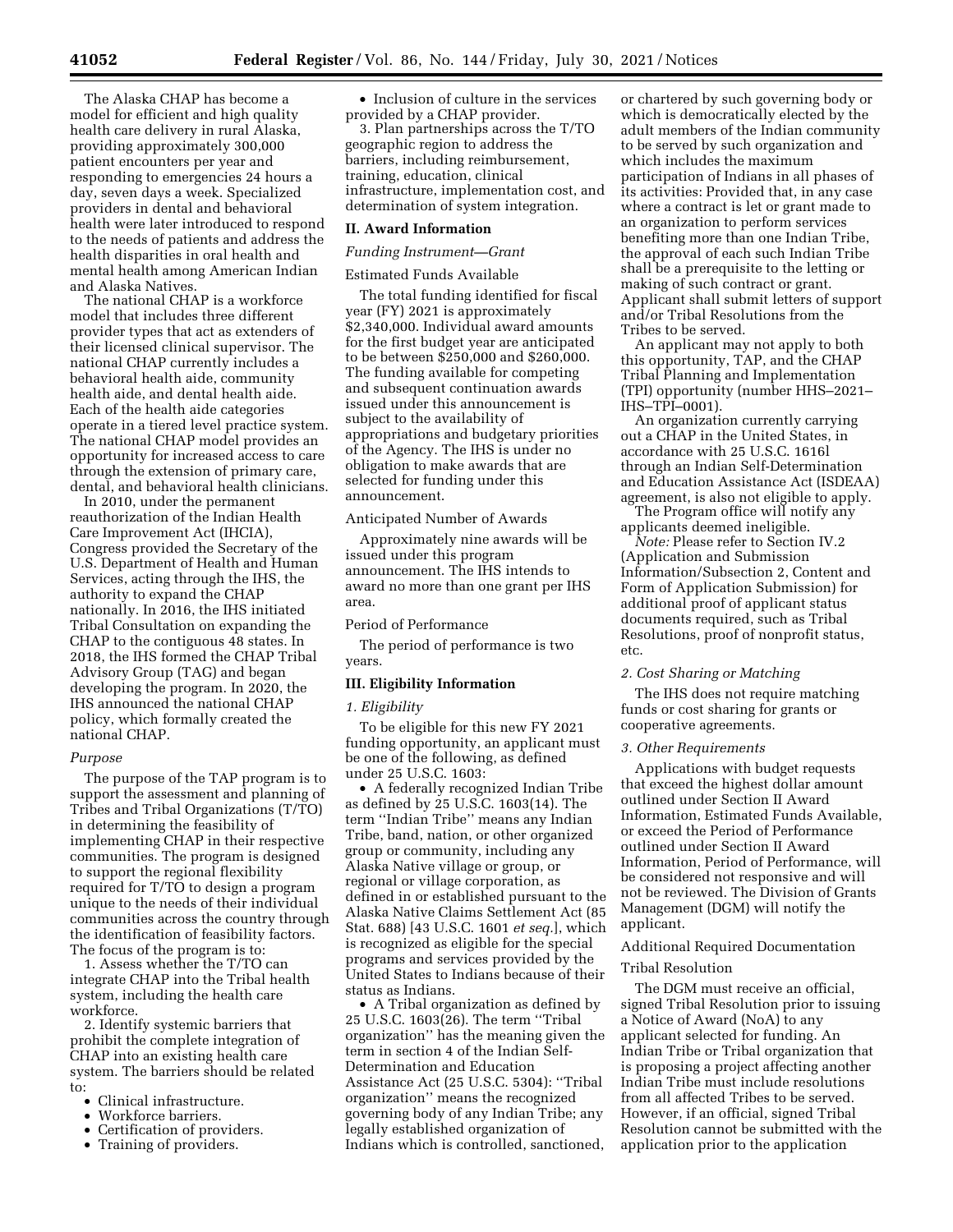deadline date, a draft Tribal Resolution must be submitted with the application by the deadline date in order for the application to be considered complete and eligible for review. The draft Tribal Resolution is not in lieu of the required signed resolution but is acceptable until a signed resolution is received. If an application without a signed Tribal Resolution is selected for funding, the applicant will be contacted by the Grants Management Specialist (GMS) listed in this funding announcement and given 90 days to submit an official, signed Tribal Resolution to the GMS. If the signed Tribal Resolution is not received within 90 days, the award will be forfeited.

Tribes organized with a governing structure other than a Tribal council may submit an equivalent document commensurate with their governing organization.

#### Proof of Nonprofit Status

Organizations claiming nonprofit status must submit a current copy of the 501(c)(3) Certificate with the application.

## **IV. Application and Submission Information**

*1. Obtaining Application Materials* 

The application package and detailed instructions for this announcement are hosted on *[https://www.Grants.gov.](https://www.Grants.gov)* 

Please direct questions regarding the application process to Mr. Paul Gettys at (301) 443–2114 or (301) 443–5204.

## *2. Content and Form Application Submission*

Mandatory documents for all applicants include:

• Abstract (one page) summarizing the project.

• Application forms:

1. SF–424, Application for Federal Assistance.

2. SF–424A, Budget Information— Non-Construction Programs.

3. SF–424B, Assurances—Non-Construction Programs.

• Project Narrative (not to exceed 15 pages). See Section IV.2.A Project Narrative for instructions.

1. Background information on the organization.

2. Proposed scope of work, objectives, and activities that provide a description of what the applicant plans to accomplish.

• Budget Justification and Narrative (not to exceed 5 pages). See Section IV.2.B Budget Narrative for instructions.

• One-page Timeframe Chart.

• Tribal Resolution(s).

• Letters of Support from organization's Board of Directors (if

applicable). •  $501(c)(3)$  Certificate.

• Biographical sketches for all Key Personnel.

• Contractor/Consultant resumes or

- qualifications and scope of work. • Disclosure of Lobbying Activities (SF–LLL), if applicant conducts
- reportable lobbying.

• Certification Regarding Lobbying (GG-Lobbying Form).

• Copy of current Negotiated Indirect Cost rate (IDC) agreement (required in order to receive IDC).

• Organizational Chart (optional).

• Documentation of current Office of Management and Budget (OMB) Financial Audit (if applicable).

Acceptable forms of documentation include:

1. Email confirmation from Federal Audit Clearinghouse (FAC) that audits were submitted; or

2. Face sheets from audit reports. Applicants can find these on the FAC website at *[https://harvester.census.gov/](https://harvester.census.gov/facdissem/Main.aspx) [facdissem/Main.aspx.](https://harvester.census.gov/facdissem/Main.aspx)* 

#### Public Policy Requirements

All Federal public policies apply to IHS grants and cooperative agreements. Pursuant to 45 CFR 80.3(d), an individual shall not be deemed subjected to discrimination by reason of their exclusion from benefits limited by Federal law to individuals eligible for benefits and services from the IHS. See *[https://www.hhs.gov/grants/grants/](https://www.hhs.gov/grants/grants/grants-policies-regulations/index.html)  [grants-policies-regulations/index.html.](https://www.hhs.gov/grants/grants/grants-policies-regulations/index.html)* 

Requirements for Project and Budget Narratives

### A. Project Narrative

This narrative should be a separate document that is no more than 15 pages and must: (1) Have consecutively numbered pages; (2) use black font 12 points or larger; (3) be single-spaced; and (4) be formatted to fit standard letter paper ( $8\frac{1}{2} \times 11$  inches).

Be sure to succinctly answer all questions listed under the evaluation criteria (refer to Section V.1, Evaluation Criteria) and place all responses and required information in the correct section noted below or they will not be considered or scored. If the narrative exceeds the page limit, the application will be considered not responsive and not be reviewed. The 15-page limit for the narrative does not include the work plan, standard forms, Tribal Resolutions, budget, budget justifications, narratives, and/or other items.

There are three parts to the narrative: Part 1—Program Information; Part 2—

Program Plan; and Part 3—Program Evaluation and Outcome Report. See below for additional details about what must be included in the narrative.

The page limits below are for each narrative and budget submitted.

Part 1: Program Information (Limit—4 Pages)

Section 1: Community Profile

Describe the demographics of the community including, but not limited to, geography, languages, age, and socioeconomic status. The community profile should include data specific to the community that would benefit from the implementation of CHAP.

Section 2: Health & Infrastructure Needs

Describe the community's current health disparities related to primary, behavioral, and oral health care.

#### Section 3: Organizational Capacity

Describe the T/TO's current health program activities, how long it has been operating, and what programs or services are currently being provided. Describe in full the organization's infrastructure and its ability to assess the barriers that could impact the integration of CHAP and identify significant barriers that could prohibit the implementation.

## Part 2: Program Plan (Limit—6 Pages)

Section 1: Program Plan

Describe in full the direction the T/ TO plans to take in the CHAP TAP. The program plan should first clearly identify the problems within the community related to behavioral, primary, and oral health. The program plan should then include the plan to assess the problem(s). This should include a timeline for the assessment. The program plan should identify a timeline to determine whether CHAP can address the barriers identified.

## Section 2: Program Activities

Describe in full the activities to identify problems creating barriers within the community related to behavioral, primary, and oral health. These activities should be categorized (at a minimum) within key factors related to clinical infrastructure, workforce barriers, training infrastructure, and cultural inclusion. Describe in full how the applicant plans to assess the problems identified. Finally, describe in detail the activities and associated timeline to determine whether CHAP is feasible and activities to quantify the cost associated with CHAP. The program activities should detail which partners will aid in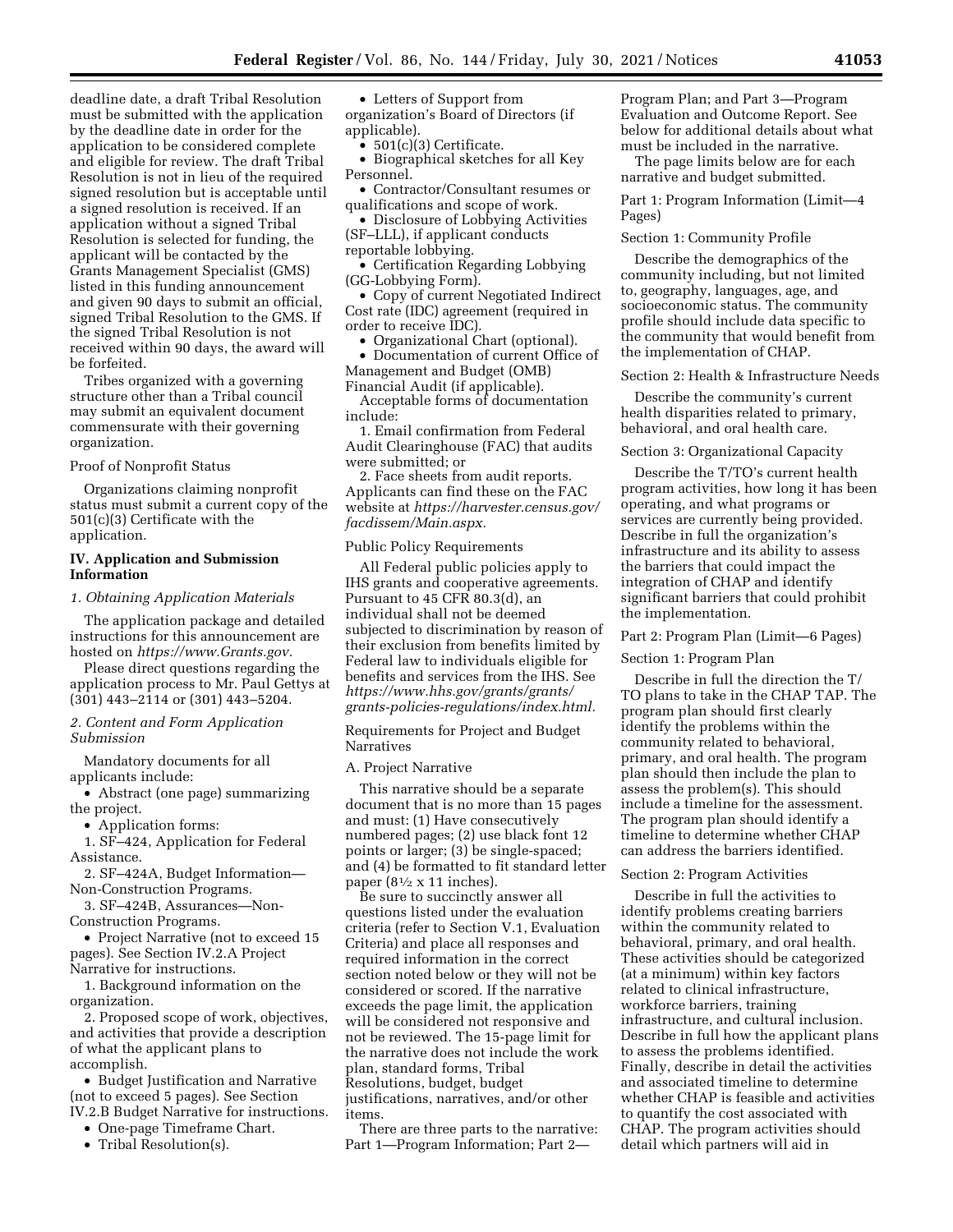identifying and assessing barriers related to clinical infrastructure, workforce barriers, training infrastructure, and cultural inclusion.

#### Section 3: Staffing Plan

Describe key staff tasked with carrying out the program activities in Section 2. Applicants should account for potential stakeholder partnerships following the assessment of barriers in the staffing plan.

### Section 4: Timeline

Describe a timeline not to exceed two years for the completion of the program plan, activities, and evaluation plan. Provide a timeline chart depicting a realistic timeline that details all major activities, milestones, and applicable staffing plans. The timeline should include the projected progress report due at the midpoint of the project period. The timeline chart should not exceed one page.

Part 3: Program Evaluation & Outcome Report (Limit—5 Pages)

#### Section 1: Evaluation Plan

The evaluation plan should identify and describe significant program activities and achievements associated with the assessment and planning of whether CHAP can address identified barriers within the existing Tribal health system. Provide a comparison of the actual accomplishments to the goals established for the project period, or if applicable, provide justification for the lack of progress. The evaluation plan should organize all identified problems that lead to barriers into major categories related to clinical infrastructure, workforce barriers, training infrastructure, and cultural inclusion specific to the scope of practice of prospective CHAP providers. The evaluation plan should detail how these barriers can be quantified. The evaluation plan should detail how the applicant will measure the assessment of whether CHAP can address the issues identified including number of partnerships for each major category of barriers, other factors that may impact feasibility, and sustainability. Finally, the evaluation plan should detail how the applicant plans to calculate the total cost associated with integrating CHAP as part of the planning process.

### Section 2: Outcome Report

At the conclusion of the program period, using the findings from the evaluation, the T/TO should determine the feasibility of implementing a CHAP within their own community. The Outcome Report should describe in full the findings of the program plan,

evaluation, and determination on stage of readiness for implementation. The outcome report should organize the findings into at least five categories:

- 1. Clinical Infrastructure.
- 2. Workforce Barriers.
- 3. Training Infrastructure.
- 4. Cultural Inclusion.
- 5. Implementation Cost.

Based on the findings and measurable outcomes of the categories, the applicant should explicitly identify whether CHAP is feasible for implementation into their respective community. Applicants should develop an organized report that highlights the categories succinctly and includes data (quantitative or qualitative) from the evaluation plan. The outcome report should explicitly detail the cost associated with integrating CHAP if it is found that CHAP can address the barriers identified in the assessment phase.

B. Budget Narrative (Limit—5 Pages)

Provide a budget narrative that explains the amounts requested for each line item of the budget from the SF– 424A (Budget Information for Non-Construction Programs). The budget narrative should specifically describe how each item will support the achievement of proposed objectives. Be very careful about showing how each item in the "Other" category is justified. For subsequent budget years (see Multi-Year Project Requirements in Section V.1. Application Review Information, Evaluation Criteria), the narrative should highlight the changes from year 1 or clearly indicate that there are no substantive budget changes during the period of performance. Do NOT use the budget narrative to expand the project narrative.

### *3. Submission Dates and Times*

Applications must be submitted through *Grants.gov* by 11:59 p.m. Eastern Time on the Application Deadline Date. Any application received after the application deadline will not be accepted for review. *Grants.gov* will notify the applicant via email if the application is rejected.

If technical challenges arise and assistance is required with the application process, contact *Grants.gov*  Customer Support (see contact information at *<https://www.Grants.gov>*). If problems persist, contact Mr. Paul Gettys (*[Paul.Gettys@ihs.gov](mailto:Paul.Gettys@ihs.gov)*), Acting Director, DGM, by telephone at (301) 443–2114 or (301) 443–5204. Please be sure to contact Mr. Gettys at least ten days prior to the application deadline. Please do not contact the DGM until you have received a *Grants.gov* tracking

number. In the event you are not able to obtain a tracking number, call the DGM as soon as possible.

The IHS will not acknowledge receipt of applications.

#### *4. Intergovernmental Review*

Executive Order 12372 requiring intergovernmental review is not applicable to this program.

### *5. Funding Restrictions*

• Pre-award costs are allowable up to 90 days before the start date of the award provided the costs are otherwise allowable if awarded. Pre-award costs are incurred at the risk of the applicant.

• The available funds are inclusive of direct and indirect costs.

• Only one grant may be awarded per applicant.

#### *6. Electronic Submission Requirements*

All applications must be submitted via *Grants.gov*. Please use the *[https://](https://www.Grants.gov) [www.Grants.gov](https://www.Grants.gov)* website to submit an application. Find the application by selecting the ''Search Grants'' link on the homepage. Follow the instructions for submitting an application under the Package tab. No other method of application submission is acceptable.

If the applicant cannot submit an application through *Grants.gov*, a waiver must be requested. Prior approval must be requested and obtained from Mr. Paul Gettys, Acting Director, DGM. A written waiver request must be sent to *[GrantsPolicy@ihs.gov](mailto:GrantsPolicy@ihs.gov)*  with a copy to *[Paul.Gettys@ihs.gov.](mailto:Paul.Gettys@ihs.gov)* The waiver request must: (1) Be documented in writing (emails are acceptable) before submitting an application by some other method, and (2) include clear justification for the need to deviate from the required application submission process.

Once the waiver request has been approved, the applicant will receive a confirmation of approval email containing submission instructions. A copy of the written approval must be included with the application that is submitted to the DGM. Applications that are submitted without a copy of the signed waiver from the Acting Director of the DGM will not be reviewed. The Grants Management Officer of the DGM will notify the applicant via email of this decision. Applications submitted under waiver must be received by the DGM no later than 5:00 p.m., Eastern Time, on the Application Deadline Date. Late applications will not be accepted for processing. Applicants that do not register for both the System for Award Management (SAM) and *Grants.gov*  and/or fail to request timely assistance with technical issues will not be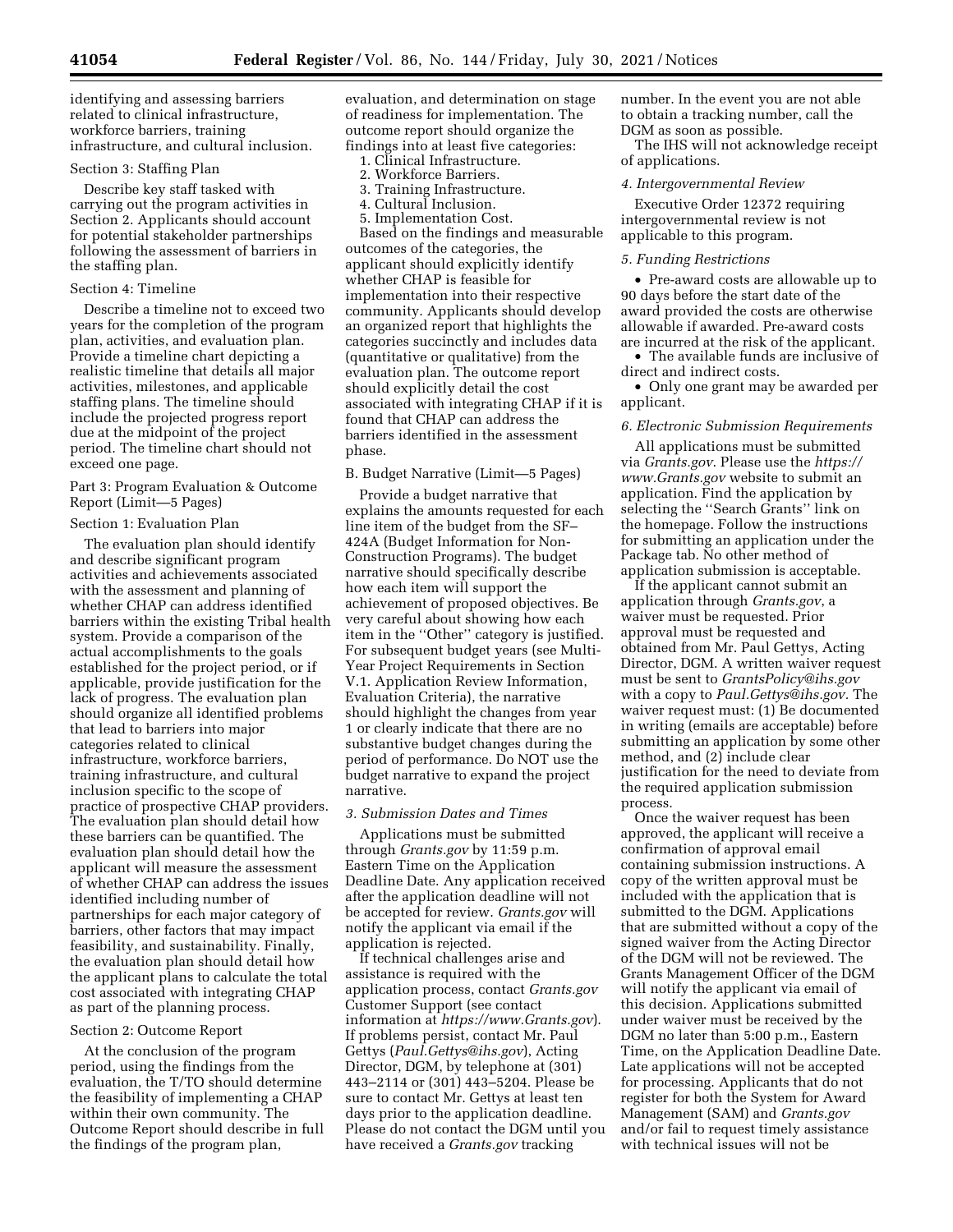considered for a waiver to submit an application via alternative method.

Please be aware of the following:

• Please search for the application package in *<https://www.Grants.gov>* by entering the Assistance Listing (CFDA) number or the Funding Opportunity Number. Both numbers are located in the header of this announcement.

• If you experience technical challenges while submitting your application, please contact *Grants.gov*  Customer Support (see contact information at *<https://www.Grants.gov>*).

• Upon contacting *Grants.gov*, obtain a tracking number as proof of contact. The tracking number is helpful if there are technical issues that cannot be resolved and a waiver from the agency must be obtained.

• Applicants are strongly encouraged not to wait until the deadline date to begin the application process through *Grants.gov* as the registration process for SAM and *Grants.gov* could take up to 20 working days.

• Please follow the instructions on *Grants.gov* to include additional documentation that may be requested by this funding announcement.

• Applicants must comply with any page limits described in this funding announcement.

• After submitting the application, the applicant will receive an automatic acknowledgment from *Grants.gov* that contains a *Grants.gov* tracking number. The IHS will not notify the applicant that the application has been received.

Dun and Bradstreet (D&B) Data Universal Numbering System (DUNS)

Applicants and grantee organizations are required to obtain a DUNS number and maintain an active registration in the SAM database. The DUNS number is a unique 9-digit identification number provided by D&B that uniquely identifies each entity. The DUNS number is site specific; therefore, each distinct performance site may be assigned a DUNS number. Obtaining a DUNS number is easy, and there is no charge. To obtain a DUNS number, please access the request service through *[https://fedgov.dnb.com/](https://fedgov.dnb.com/webform)  [webform](https://fedgov.dnb.com/webform)* or call (866) 705–5711.

The Federal Funding Accountability and Transparency Act of 2006, as amended (''Transparency Act''), requires all HHS recipients to report information on sub-awards. Accordingly, all IHS grantees must notify potential first-tier sub-recipients that no entity may receive a first-tier sub-award unless the entity has provided its DUNS number to the prime grantee organization. This requirement ensures the use of a universal identifier

to enhance the quality of information available to the public pursuant to the Transparency Act.

#### System for Award Management (SAM)

Organizations that are not registered with SAM must have a DUNS number first, then access the SAM online registration through the SAM home page at *<https://sam.gov>* (U.S. organizations will also need to provide an Employer Identification Number from the Internal Revenue Service that may take an additional 2–5 weeks to become active). Please see *SAM.gov* for details on the registration process and timeline. Registration with the SAM is free of charge but can take several weeks to process. Applicants may register online at *[https://sam.gov.](https://sam.gov)* 

Additional information on implementing the Transparency Act, including the specific requirements for DUNS and SAM, are available on the DGM Grants Management, Policy Topics web page: *[https://www.ihs.gov/dgm/](https://www.ihs.gov/dgm/policytopics/)  [policytopics/.](https://www.ihs.gov/dgm/policytopics/)* 

## **V. Application Review Information**

Possible points assigned to each section are noted in parentheses. The 15-page project narrative should include only the first year of activities; information for multi-year projects should be included as a separate document. See ''Multi-year Project Requirements'' at the end of this section for more information. The narrative section should be written in a manner that is clear to outside reviewers unfamiliar with prior related activities of the applicant. It should be well organized, succinct, and contain all information necessary for reviewers to fully understand the project. Attachments requested in the criteria do not count toward the 15-page limit for the project narrative. Points will be assigned to each evaluation criteria adding up to a total of 100 possible points. Points are assigned as follows:

# *1. Evaluation Criteria*

A. Introduction and Need for Assistance (10 Points)

Identify the proposed project and plans to identify the feasibility of implementing a CHAP within their community. The needs should clearly identify the existing health system and how the CHAP may be a viable workforce model for the community needs.

B. Project Objective(s), Work Plan, and Approach (30 Points)

The work plan should be comprised of two key parts: Program Information and Program Plan. Acceptable Program Information should provide information related to three (3) key sections: Community profile; health and infrastructure; and organizational capacity. The Program Information part should demonstrate a robust community profile that highlights the existing health system, demographic data of community members and user population, and a detailed description of the T/TO carrying out the proposed activity. An acceptable Program Plan should include details of the applicant's plan to address the program objective. The Program Plan should address, at a minimum, key activities related to clinical infrastructure, workforce barriers, and training infrastructure.

C. Program Evaluation (30 Points)

The program evaluation should address how the applicant intends to measure major categories related to clinical infrastructure:

- Workforce barriers
- training infrastructure;

• cultural inclusion (See Sample Logic Model in Related Documents in *Grants.gov*) specific to the scope of practice of prospective CHAP providers; and

• implementation costs.

The evaluation plan should identify: • how the applicant plans to determine the feasibility of CHAP

integration into the Tribal system; • measurement of significant

systematic barriers;

• implementation cost associated with CHAP; and

• planning for the scope of work. The applicant may choose to develop a readiness assessment to measure the feasibility. List measurable and attainable goals with explicit timelines that detail expectation of findings.

D. Organizational Capabilities, Key Personnel, and Qualifications (10 Points)

Provide a detailed biographical sketch of each member of key personnel assigned to carry out the objectives of the program plan. The sketches should detail the qualifications and expertise of identified staff.

E. Categorical Budget and Budget Justification (20 Points)

Provide a detailed budget of each expenditure directly related to the identified program activities.

# Multi-Year Project Requirements

Applications must include a brief project narrative and budget (one additional page per year) addressing the developmental plans for each additional year of the project. This attachment will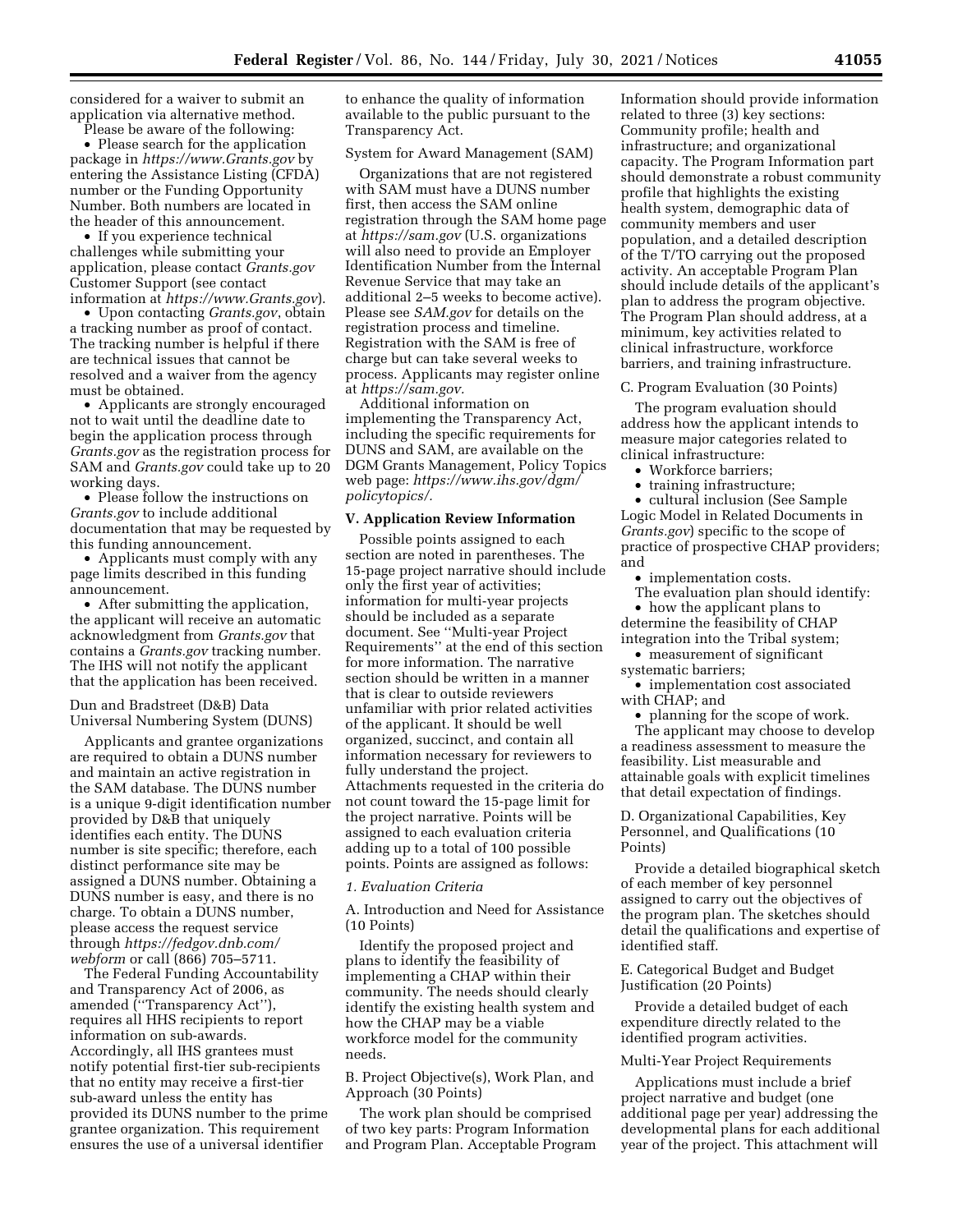not count as part of the project narrative or the budget narrative.

Additional documents can be uploaded as Other Attachments in *Grants.gov.* 

• Work plan, logic model, and/or timeline for proposed objectives.

• Position descriptions for key staff. • Resumes of key staff that reflect

current duties.

• Consultant or contractor proposed scope of work and letter of commitment (if applicable).

• Current Indirect Cost Rate Agreement.

• Organizational chart.

• Map of area identifying project location(s).

• Additional documents to support narrative (*i.e.,* data tables, key news articles, etc.).

### *2. Review and Selection*

Each application will be prescreened for eligibility and completeness, as outlined in the funding announcement. Applications that meet the eligibility criteria shall be reviewed for merit by the Objective Review Committee (ORC) based on evaluation criteria. Incomplete applications and applications that are not responsive to the administrative thresholds (budget limit, project period limit) will not be referred to the ORC and will not be funded. The applicant will be notified of this determination.

Applicants must address all program requirements and provide all required documentation.

## *3. Notifications of Disposition*

All applicants will receive an Executive Summary Statement from the IHS Office of Clinical and Preventive Services within 30 days of the conclusion of the ORC outlining the strengths and weaknesses of their application. The summary statement will be sent to the Authorizing Official identified on the face page (SF–424) of the application.

## A. Award Notices for Funded Applications

The NoA is the authorizing document for which funds are dispersed to the approved entities and reflects the amount of Federal funds awarded, the purpose of the grant, the terms and conditions of the award, the effective date of the award, and the budget/ project period. Each entity approved for funding must have a user account in GrantSolutions in order to retrieve the NoA. Please see the Agency Contacts list in Section VII for the systems contact information.

B. Approved but Unfunded Applications

Approved applications not funded due to lack of available funds will be held for one year. If funding becomes available during the course of the year, the application may be reconsidered.

*Note:* Any correspondence other than the official NoA executed by an IHS grants management official announcing to the project director that an award has been made to their organization is not an authorization to implement their program on behalf of the IHS.

## **VI. Award Administration Information**

# *1. Administrative Requirements*

Awards issued under this announcement are subject to, and are administered in accordance with, the following regulations and policies:

A. The Criteria as Outlined in This Program Announcement

B. Administrative Regulations for Grants

• Uniform Administrative Requirements, Cost Principles, and Audit Requirements for HHS Awards currently in effect or implemented during the period of award, other Department regulations and policies in effect at the time of award, and applicable statutory provisions. At the time of publication, this includes 45 CFR part 75, at *[https://www.govinfo.gov/](https://www.govinfo.gov/content/pkg/CFR-2020-title45-vol1/pdf/CFR-2020-title45-vol1-part75.pdf) [content/pkg/CFR-2020-title45-vol1/pdf/](https://www.govinfo.gov/content/pkg/CFR-2020-title45-vol1/pdf/CFR-2020-title45-vol1-part75.pdf) [CFR-2020-title45-vol1-part75.pdf.](https://www.govinfo.gov/content/pkg/CFR-2020-title45-vol1/pdf/CFR-2020-title45-vol1-part75.pdf)* 

• Please review all HHS regulatory provisions for Termination at 45 CFR 75.372, at *[https://www.ecfr.gov/cgi-bin/](https://www.ecfr.gov/cgi-bin/retrieveECFR?gp&SID=2970eec67399fab1413ede53d7895d99&mc=true&n=pt45.1.75&r=PART&ty=HTML&se45.1.75_1372#se45.1.75_1372) retrieveECFR?gp& [SID=2970eec67399fab](https://www.ecfr.gov/cgi-bin/retrieveECFR?gp&SID=2970eec67399fab1413ede53d7895d99&mc=true&n=pt45.1.75&r=PART&ty=HTML&se45.1.75_1372#se45.1.75_1372) [1413ede53d7895d99&](https://www.ecfr.gov/cgi-bin/retrieveECFR?gp&SID=2970eec67399fab1413ede53d7895d99&mc=true&n=pt45.1.75&r=PART&ty=HTML&se45.1.75_1372#se45.1.75_1372) [mc=true&n=pt45.1.75&](https://www.ecfr.gov/cgi-bin/retrieveECFR?gp&SID=2970eec67399fab1413ede53d7895d99&mc=true&n=pt45.1.75&r=PART&ty=HTML&se45.1.75_1372#se45.1.75_1372) r=PART&ty=HTML& se45.1.75*\_*1372#se45.1.75*\_*1372.* 

#### C. Grants Policy

• HHS Grants Policy Statement, Revised 01/07, at *[http://www.hhs.gov/](http://www.hhs.gov/sites/default/files/grants/grants/policies-regulations/hhsgps107.pdf) [sites/default/files/grants/grants/](http://www.hhs.gov/sites/default/files/grants/grants/policies-regulations/hhsgps107.pdf) [policies-regulations/hhsgps107.pdf.](http://www.hhs.gov/sites/default/files/grants/grants/policies-regulations/hhsgps107.pdf)* 

### D. Cost Principles

• Uniform Administrative Requirements for HHS Awards, ''Cost Principles,'' at 45 CFR part 75, subpart E.

#### E. Audit Requirements

• Uniform Administrative Requirements for HHS Awards, ''Audit Requirements,'' at 45 CFR part 75, subpart F.

F. As of August 13, 2020, 2 CFR 200 was updated to include a prohibition on certain telecommunications and video surveillance services or equipment. This

prohibition is described in 2 CFR 200.216. This will also be described in the terms and conditions of every IHS grant and cooperative agreement awarded on or after August 13, 2020.

#### *2. Indirect Costs*

This section applies to all recipients that request reimbursement of indirect costs (IDC) in their application budget. In accordance with HHS Grants Policy Statement, Part II–27, IHS requires applicants to obtain a current IDC rate agreement and submit it to the DGM prior to the DGM issuing an award. The rate agreement must be prepared in accordance with the applicable cost principles and guidance as provided by the cognizant agency or office. A current rate covers the applicable grant activities under the current award's budget period. If the current rate agreement is not on file with the DGM at the time of award, the IDC portion of the budget will be restricted. The restrictions remain in place until the current rate agreement is provided to the DGM.

Per 45 CFR 75.414(f) Indirect (F&A) costs, ''any non-Federal entity [*i.e.,*  applicant] that has never received a negotiated indirect cost rate, . . . may elect to charge a de minimis rate of 10 percent of modified total direct costs (MTDC) which may be used indefinitely. As described in Section 75.403, costs must be consistently charged as either indirect or direct costs, but may not be double charged or inconsistently charged as both. If chosen, this methodology once elected must be used consistently for all Federal awards until such time as the non-Federal entity chooses to negotiate for a rate, which the non-Federal entity may apply to do at any time.''

Electing to charge a de minimis rate of 10 percent only applies to applicants that have never received an approved negotiated indirect cost rate from HHS or another cognizant federal agency. Applicants awaiting approval of their indirect cost proposal may request the 10 percent de minimis rate. When the applicant chooses this method, costs included in the indirect cost pool must not be charged as direct costs to the grant.

Available funds are inclusive of direct and appropriate indirect costs. Approved indirect funds are awarded as part of the award amount, and no additional funds will be provided.

Generally, IDC rates for IHS grantees are negotiated with the Division of Cost Allocation (DCA) at *[https://](https://rates.psc.gov/) [rates.psc.gov/](https://rates.psc.gov/)* or the Department of the Interior (Interior Business Center) at *[https://ibc.doi.gov/ICS/tribal.](https://ibc.doi.gov/ICS/tribal)* For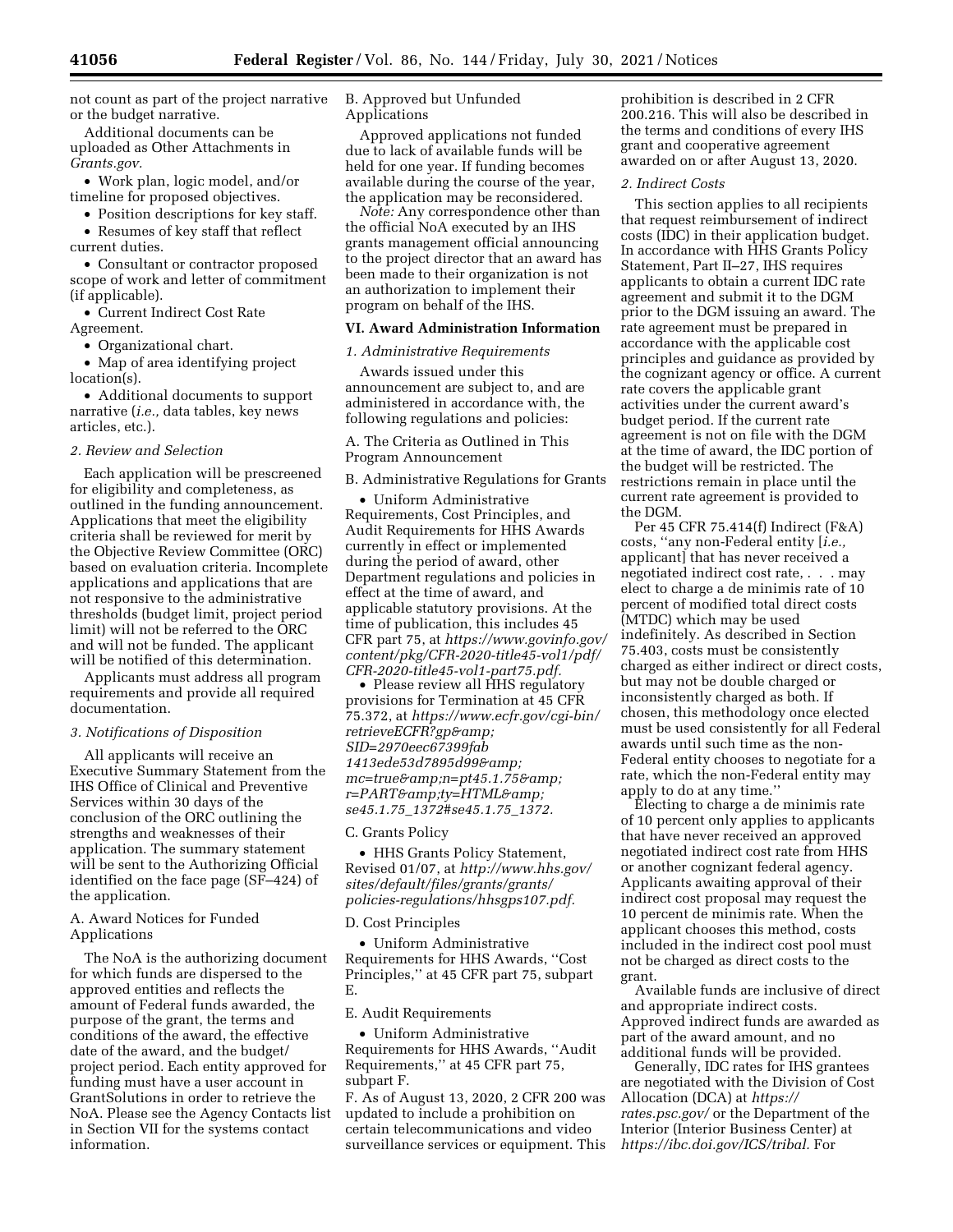questions regarding the indirect cost policy, please call the Grants Management Specialist listed under ''Agency Contacts'' or the main DGM office at (301) 443–5204.

# *3. Reporting Requirements*

The grantee must submit required reports consistent with the applicable deadlines. Failure to submit required reports within the time allowed may result in suspension or termination of an active grant, withholding of additional awards for the project, or other enforcement actions such as withholding of payments or converting to the reimbursement method of payment. Continued failure to submit required reports may result in the imposition of special award provisions and/or the non-funding or non-award of other eligible projects or activities. This requirement applies whether the delinquency is attributable to the failure of the awardee organization or the individual responsible for preparation of the reports. Per DGM policy, all reports must be submitted electronically by attaching them as a ''Grant Note'' in GrantSolutions. Personnel responsible for submitting reports will be required to obtain a login and password for GrantSolutions. Please see the Agency Contacts list in Section VII for the systems contact information.

The reporting requirements for this program are noted below.

#### A. Progress Reports

Program progress reports are required semi-annually. The progress reports are due within 30 days after the budget period ends (specific dates will be listed in the NoA Terms and Conditions). These reports must include a brief comparison of actual accomplishments to the goals established for the period, a summary of progress to date or, if applicable, provide sound justification for the lack of progress, and other pertinent information as required. A final report must be submitted within 90 days of expiration of the period of performance.

### B. Financial Reports

Federal Cash Transaction Reports are due 30 days after the close of every calendar quarter to the Payment Management Services at *[https://](https://pms.psc.gov) [pms.psc.gov.](https://pms.psc.gov)* Failure to submit timely reports may result in adverse award actions blocking access to funds.

Federal Financial Reports are due 30 days after the end of each budget period, and a final report is due 90 days after the end of the Period of Performance.

Grantees are responsible and accountable for accurate information being reported on all required reports: The Progress Reports and Federal Financial Report.

#### C. Data Collection and Reporting

To satisfy the reporting requirements, the applicant is expected to develop an outcome report. The outcome report should explicitly state whether CHAP implementation and integration into the existing health care system is viable or not. The Outcome Report should describe, in full, the findings of the program plan, evaluation, and determination on stage of readiness for implementation. The outcome report should organize the findings into at least five categories:

1. Clinical Infrastructure.

2. Workforce Barriers.

3. Training Infrastructure.

4. Cultural Inclusion. 5. Implementation Cost.

Applicants are encouraged to identify additional categories above the five aforementioned and may choose to develop subcategories that best fit the program plan.

D. Federal Sub-Award Reporting System (FSRS)

This award may be subject to the Transparency Act sub-award and executive compensation reporting requirements of 2 CFR part 170.

The Transparency Act requires the OMB to establish a single searchable database, accessible to the public, with information on financial assistance awards made by Federal agencies. The Transparency Act also includes a requirement for recipients of Federal grants to report information about firsttier sub-awards and executive compensation under Federal assistance awards. IHS has implemented a Term of Award into all IHS Standard Terms and Conditions, NoAs, and funding announcements regarding the FSRS reporting requirement. This IHS Term of Award is applicable to all IHS grant and cooperative agreements issued on or after October 1, 2010, with a \$25,000 sub-award obligation threshold met for any specific reporting period.

For the full IHS award term implementing this requirement and additional award applicability information, visit the DGM Grants Management website at *[https://](https://www.ihs.gov/dgm/policytopics/) [www.ihs.gov/dgm/policytopics/.](https://www.ihs.gov/dgm/policytopics/)* 

E. Compliance With Executive Order 13166 Implementation of Services Accessibility Provisions for All Grant Application Packages and Funding Opportunity Announcements

Recipients of Federal financial assistance (FFA) from HHS must

administer their programs in compliance with Federal civil rights laws that prohibit discrimination on the basis of race, color, national origin, disability, age, and, in some circumstances, religion, conscience, and sex. This includes ensuring programs are accessible to persons with limited English proficiency. The HHS Office for Civil Rights provides guidance on complying with civil rights laws enforced by HHS. Please see *[https://](https://www.hhs.gov/civil-rights/for-providers/provider-obligations/index.html) [www.hhs.gov/civil-rights/for-providers/](https://www.hhs.gov/civil-rights/for-providers/provider-obligations/index.html)  [provider-obligations/index.html](https://www.hhs.gov/civil-rights/for-providers/provider-obligations/index.html)* and *[http://www.hhs.gov/ocr/civilrights/](http://www.hhs.gov/ocr/civilrights/understanding/section1557/index.html)  [understanding/section1557/index.html.](http://www.hhs.gov/ocr/civilrights/understanding/section1557/index.html)* 

• Recipients of FFA must ensure that their programs are accessible to persons with limited English proficiency. HHS provides guidance to recipients of FFA on meeting their legal obligation to take reasonable steps to provide meaningful access to their programs by persons with limited English proficiency. Please see *https://www.hhs.gov/civil-rights/forindividuals/special-topics/limited[english-proficiency/fact-sheet-guidance/](https://www.hhs.gov/civil-rights/for-individuals/special-topics/limited-english-proficiency/fact-sheet-guidance/index.html)  [index.html](https://www.hhs.gov/civil-rights/for-individuals/special-topics/limited-english-proficiency/fact-sheet-guidance/index.html)* and *[https://www.lep.gov.](https://www.lep.gov)* For further guidance on providing culturally and linguistically appropriate services, recipients should review the National Standards for Culturally and Linguistically Appropriate Services in Health and Health Care at *[https://](https://minorityhealth.hhs.gov/omh/browse.aspx?lvl=2&lvlid=53) [minorityhealth.hhs.gov/omh/](https://minorityhealth.hhs.gov/omh/browse.aspx?lvl=2&lvlid=53) [browse.aspx?lvl=2&lvlid=53.](https://minorityhealth.hhs.gov/omh/browse.aspx?lvl=2&lvlid=53)* 

• Recipients of FFA also have specific legal obligations for serving qualified individuals with disabilities. Please see *[http://www.hhs.gov/ocr/civilrights/](http://www.hhs.gov/ocr/civilrights/understanding/disability/index.html)  [understanding/disability/index.html.](http://www.hhs.gov/ocr/civilrights/understanding/disability/index.html)* 

• HHS funded health and education programs must be administered in an environment free of sexual harassment. Please see *[https://www.hhs.gov/civil](https://www.hhs.gov/civil-rights/for-individuals/sex-discrimination/index.html)[rights/for-individuals/sex](https://www.hhs.gov/civil-rights/for-individuals/sex-discrimination/index.html)[discrimination/index.html;](https://www.hhs.gov/civil-rights/for-individuals/sex-discrimination/index.html) [https://](https://www2.ed.gov/about/offices/list/ocr/docs/shguide.html) [www2.ed.gov/about/offices/list/ocr/](https://www2.ed.gov/about/offices/list/ocr/docs/shguide.html) [docs/shguide.html;](https://www2.ed.gov/about/offices/list/ocr/docs/shguide.html)* and *[https://](https://www.eeoc.gov/eeoc/publications/fs-sex.cfm) [www.eeoc.gov/eeoc/publications/fs](https://www.eeoc.gov/eeoc/publications/fs-sex.cfm)[sex.cfm.](https://www.eeoc.gov/eeoc/publications/fs-sex.cfm)* 

• Recipients of FFA must also administer their programs in compliance with applicable Federal religious nondiscrimination laws and applicable Federal conscience protection and associated antidiscrimination laws. Collectively, these laws prohibit exclusion, adverse treatment, coercion, or other discrimination against persons or entities on the basis of their consciences, religious beliefs, or moral convictions. Please see *[https://](https://www.hhs.gov/conscience/conscience-protections/index.html) [www.hhs.gov/conscience/conscience](https://www.hhs.gov/conscience/conscience-protections/index.html)[protections/index.html](https://www.hhs.gov/conscience/conscience-protections/index.html)* and *[https://](https://www.hhs.gov/conscience/religious-freedom/index.html) [www.hhs.gov/conscience/religious](https://www.hhs.gov/conscience/religious-freedom/index.html)[freedom/index.html.](https://www.hhs.gov/conscience/religious-freedom/index.html)*